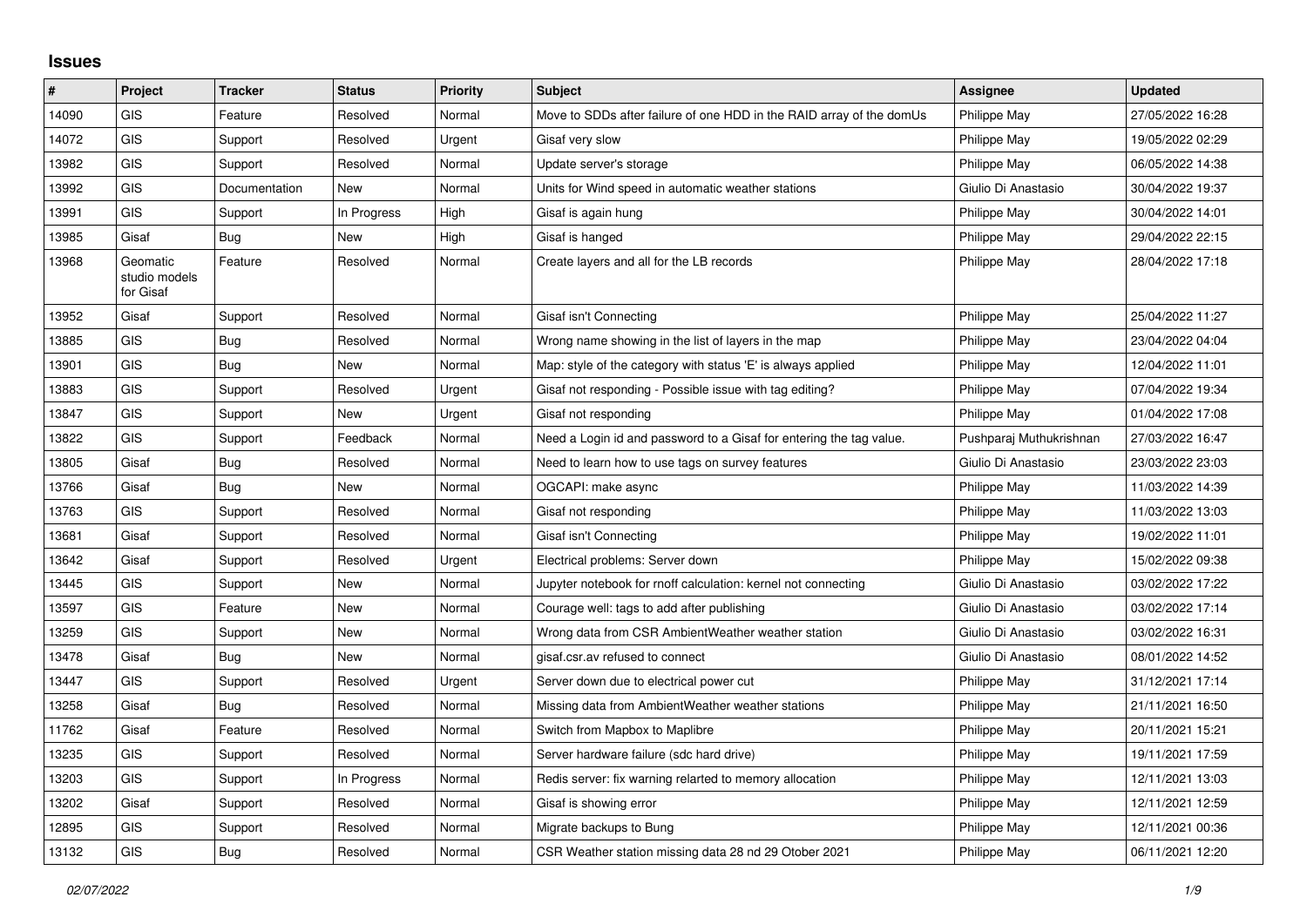| #     | Project                                | <b>Tracker</b> | <b>Status</b> | <b>Priority</b> | Subject                                                       | <b>Assignee</b>     | <b>Updated</b>   |
|-------|----------------------------------------|----------------|---------------|-----------------|---------------------------------------------------------------|---------------------|------------------|
| 9463  | GIS                                    | Support        | Resolved      | Normal          | Setup a weather station in Kalpana                            | Philippe May        | 02/11/2021 15:08 |
| 13125 | Gisaf                                  | Bug            | Resolved      | Normal          | Live layers: error with no detail shown                       | Philippe May        | 01/11/2021 19:06 |
| 10291 | <b>GIS</b>                             | Support        | In Progress   | Normal          | Vacuum DB at reboot                                           | Philippe May        | 29/10/2021 11:44 |
| 13115 | GIS                                    | Task           | In Progress   | Urgent          | Server not working after power cut                            | Philippe May        | 29/10/2021 11:05 |
| 13090 | Gisaf                                  | Support        | Resolved      | Normal          | Importing error in new admin                                  | Philippe May        | 28/10/2021 11:00 |
| 13107 | Gisaf                                  | Support        | New           | Normal          | Errors                                                        | Bala Ramachandran   | 27/10/2021 19:31 |
| 13106 | Gisaf                                  | Support        | New           | Normal          | Errors                                                        | Bala Ramachandran   | 27/10/2021 17:02 |
| 12867 | GIS                                    | Support        | In Progress   | Normal          | Upgrade server (all virtual machines) to Debian bullseye      | Philippe May        | 25/10/2021 17:34 |
| 13068 | GIS                                    | Support        | Resolved      | Normal          | Migrate gisaf VM to bullseye                                  | Philippe May        | 25/10/2021 17:28 |
| 12976 | <b>GIS</b>                             | Feature        | New           | Normal          | Weather Station not recording data on 3rd October 2021        | Giulio Di Anastasio | 05/10/2021 23:07 |
| 12714 | Gisaf                                  | Feature        | New           | Normal          | Dana well correction factor changed                           | Giulio Di Anastasio | 21/09/2021 12:57 |
| 12850 | GIS                                    | Support        | New           | Normal          | Mistakenly deleted ticket about PgAdmin                       | Giulio Di Anastasio | 08/09/2021 12:50 |
| 12701 | GIS                                    | Bug            | Resolved      | Normal          | Weather Station not showing data since 24 July 2021           | Philippe May        | 12/08/2021 12:21 |
| 12688 | Gisaf                                  | Support        | Resolved      | Normal          | Layers are not visible                                        | Philippe May        | 10/08/2021 10:03 |
| 12646 | Geomatic<br>studio models<br>for Gisaf | Feature        | New           | Normal          | Add and import new data from Johan for OFC                    | Philippe May        | 01/08/2021 19:46 |
| 12491 | Gisaf                                  | Feature        | Resolved      | Normal          | Measure distances on the map                                  | Philippe May        | 11/07/2021 11:51 |
| 10675 | Gisaf                                  | Feature        | Resolved      | Normal          | Add attribution on map                                        | Philippe May        | 04/07/2021 13:58 |
| 10224 | Gisaf                                  | Support        | Resolved      | Normal          | Update gs.basemaps in Jupyter notebooks                       | Philippe May        | 14/06/2021 16:15 |
| 12288 | Geomatic<br>studio models<br>for Gisaf | Task           | Resolved      | Normal          | Wells water levels referenced to the mean sea level           | Giulio Di Anastasio | 08/06/2021 10:25 |
| 12075 | GIS                                    | Feature        | Resolved      | High            | CSR Weather Station not showing since 22 of april 2021        | Philippe May        | 29/04/2021 15:34 |
| 12077 | GIS                                    | Documentation  | New           | Normal          | Reorganize the Wiki                                           | Selvarani C         | 28/04/2021 17:39 |
| 12051 | GIS                                    | Support        | New           | Normal          | Update pgadmin                                                | Philippe May        | 22/04/2021 12:57 |
| 12049 | <b>GIS</b>                             | Bug            | Resolved      | Immediate       | <b>Gisaf Error</b>                                            | Philippe May        | 22/04/2021 10:39 |
| 11966 | Gisaf                                  | Support        | New           | Normal          | <b>QGIS Graphical Modeler</b>                                 | Giulio Di Anastasio | 16/04/2021 13:09 |
| 11933 | Gisaf                                  | Support        | Resolved      | Normal          | Importing Error                                               |                     | 30/03/2021 14:55 |
| 11907 | Gisaf                                  | Feature        | Resolved      | Normal          | Allow specific project list for custom models                 | Philippe May        | 19/03/2021 16:13 |
| 11691 | Gisaf                                  | Support        | Resolved      | Normal          | Error on when importing geopackage                            | Selvarani C         | 18/03/2021 11:28 |
| 11898 | GIS                                    | Support        | New           | Normal          | Add Aurogreen Weather Station                                 | Philippe May        | 17/03/2021 12:10 |
| 11886 | Gisaf                                  | Support        | Resolved      | Normal          | Pandas resample deprecation warning                           | Philippe May        | 16/03/2021 12:49 |
| 11715 | GIS                                    | Support        | New           | Normal          | Evaluation of Pastas as an data analysis tool for well levels | Giulio Di Anastasio | 08/02/2021 12:01 |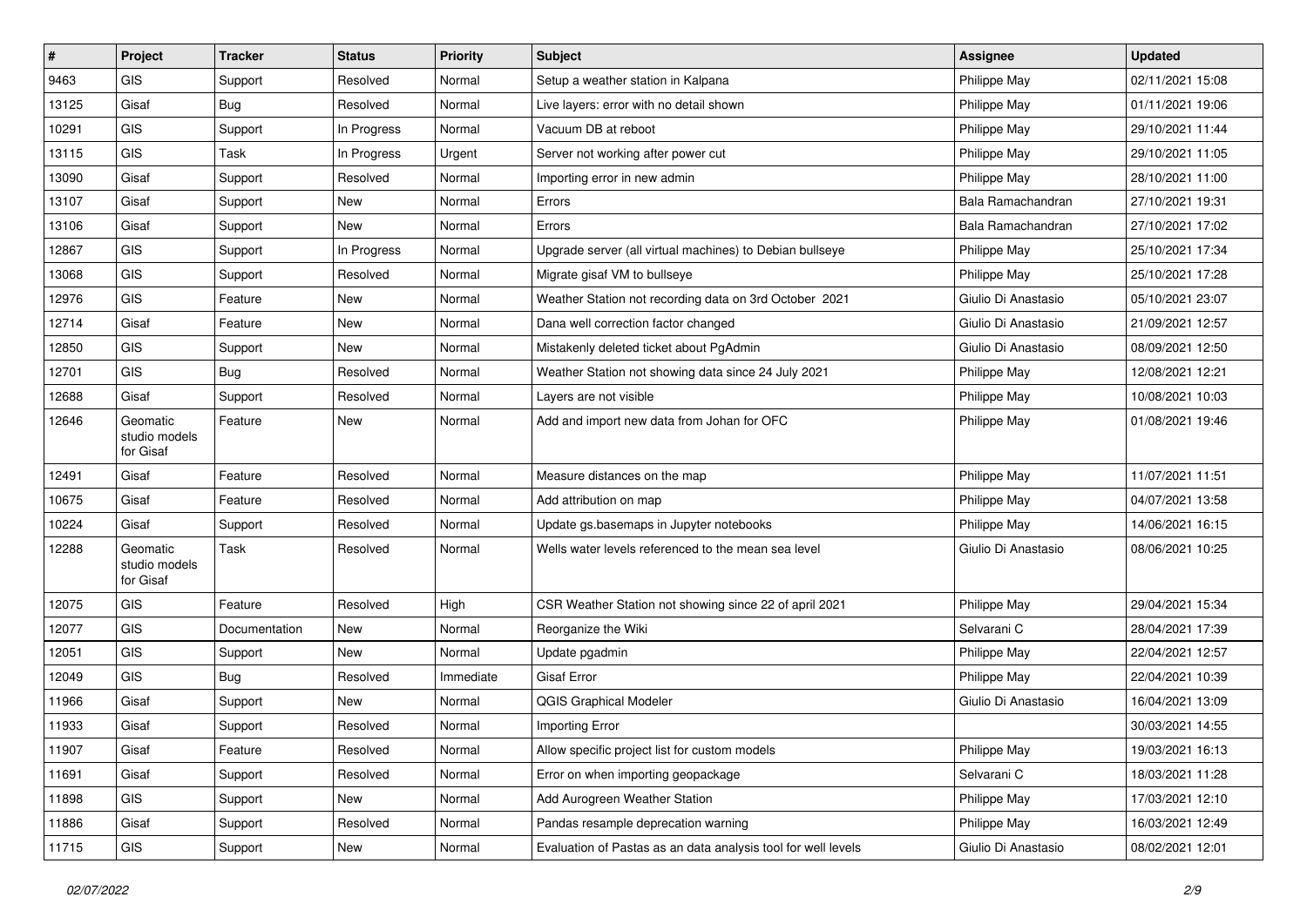| #     | Project                                | <b>Tracker</b> | <b>Status</b> | <b>Priority</b> | <b>Subject</b>                                                                            | <b>Assignee</b>     | <b>Updated</b>   |
|-------|----------------------------------------|----------------|---------------|-----------------|-------------------------------------------------------------------------------------------|---------------------|------------------|
| 11685 | <b>GIS</b>                             | Documentation  | <b>New</b>    | Normal          | Daily resampling of rainfall in CSR Weather Station - How is it calculated                | Giulio Di Anastasio | 04/02/2021 11:14 |
| 11678 | Geomatic<br>studio models<br>for Gisaf | Feature        | <b>New</b>    | Normal          | Add new models for AVES                                                                   | Philippe May        | 02/02/2021 12:13 |
| 11648 | Gisaf                                  | Documentation  | <b>New</b>    | Normal          | Styling categories                                                                        | Giulio Di Anastasio | 27/01/2021 16:02 |
| 11649 | Gisaf                                  | Feature        | Resolved      | Normal          | Wells timeline dashboard misc. improvements                                               | <b>Philippe May</b> | 27/01/2021 15:47 |
| 11577 | Gisaf                                  | Feature        | Resolved      | Normal          | Dashboard: multiple sections per page                                                     | Philippe May        | 27/01/2021 12:37 |
| 11506 | <b>GIS</b>                             | Documentation  | New           | Normal          | Article on wells levels graphs                                                            | Philippe May        | 21/12/2020 16:41 |
| 11497 | <b>GIS</b>                             | Support        | New           | Normal          | Add log book information to raingauges, etc                                               | Giulio Di Anastasio | 21/12/2020 14:54 |
| 11486 | <b>GIS</b>                             | Feature        | New           | Normal          | Button Labels for wells details                                                           | Philippe May        | 21/12/2020 10:26 |
| 10569 | Gisaf                                  | Feature        | Resolved      | Normal          | Well Masterfile/Repository                                                                | Philippe May        | 19/12/2020 17:10 |
| 11457 | Gisaf                                  | Support        | Resolved      | Normal          | Building Shed and Retaining Walls are not showing in a map                                | Philippe May        | 14/12/2020 19:52 |
| 11448 | <b>GIS</b>                             | Documentation  | New           | High            | Meaning of colors for wells in the map                                                    | Giulio Di Anastasio | 10/12/2020 11:34 |
| 11449 | Gisaf                                  | Feature        | Resolved      | Normal          | Strip extra characters when importing survey CSV files                                    | Philippe May        | 10/12/2020 01:06 |
| 11441 | Geomatic<br>studio models<br>for Gisaf | Feature        | New           | Normal          | Add models for AVES                                                                       |                     | 07/12/2020 16:42 |
| 11329 | <b>GIS</b>                             | Feature        | <b>New</b>    | Normal          | <b>Boundary Stones Updation</b>                                                           | Giulio Di Anastasio | 12/11/2020 18:03 |
| 11262 | Gisaf                                  | Support        | Resolved      | Normal          | importing Error                                                                           |                     | 04/11/2020 14:49 |
| 11260 | Gisaf                                  | Support        | Resolved      | Normal          | Reconciliation is not happening                                                           |                     | 03/11/2020 11:32 |
| 8721  | Gisaf                                  | Feature        | New           | Normal          | Survey data basket: handle the case when more than one file in the basket<br>per day      | Philippe May        | 14/10/2020 17:01 |
| 11081 | Gisaf                                  | Support        | <b>New</b>    | Normal          | Gisaf doesn't allowed multiple reconciliation                                             | Philippe May        | 01/10/2020 15:00 |
| 11071 | Gisaf                                  | Support        | New           | Normal          | Reconciliation: cannot find some points                                                   | Philippe May        | 01/10/2020 13:03 |
| 10991 | Gisaf                                  | <b>Bug</b>     | New           | Normal          | Graph of Average rainfall by month in Dashboard - limited viewing area<br>when zooming in | <b>Philippe May</b> | 17/09/2020 14:49 |
| 10740 | Gisaf                                  | Bug            | Resolved      | Normal          | Change status: issue with projection system                                               | Philippe May        | 17/09/2020 14:34 |
| 10979 | Gisaf                                  | <b>Bug</b>     | Resolved      | Normal          | Line work import: no geometries?                                                          | Selvarani C         | 17/09/2020 01:08 |
| 10741 | Gisaf                                  | Feature        | Resolved      | Normal          | Add a way for changing status of a feature, given its original id                         | Philippe May        | 16/09/2020 17:35 |
| 10948 | Gisaf                                  | Feature        | Resolved      | Normal          | Add WMS3 server capabilities (with pygeoapi)                                              | Philippe May        | 14/09/2020 16:59 |
| 9749  | Gisaf                                  | Feature        | New           | Normal          | Strip extra characters in graphQL queries                                                 | Philippe May        | 07/09/2020 12:48 |
| 10920 | Gisaf                                  | Feature        | Resolved      | Normal          | Add option to display labels on the map                                                   | Philippe May        | 07/09/2020 11:54 |
| 10862 | GIS                                    | <b>Bug</b>     | New           | Normal          | Fix the issues resulted from import point bug                                             | Philippe May        | 05/09/2020 15:11 |
| 10830 | Gisaf                                  | <b>Bug</b>     | Resolved      | Normal          | Import issue with raw survey points                                                       | Philippe May        | 30/08/2020 14:45 |
| 10829 | Gisaf                                  | Bug            | Resolved      | Normal          | Missing symbols                                                                           | Philippe May        | 24/08/2020 12:34 |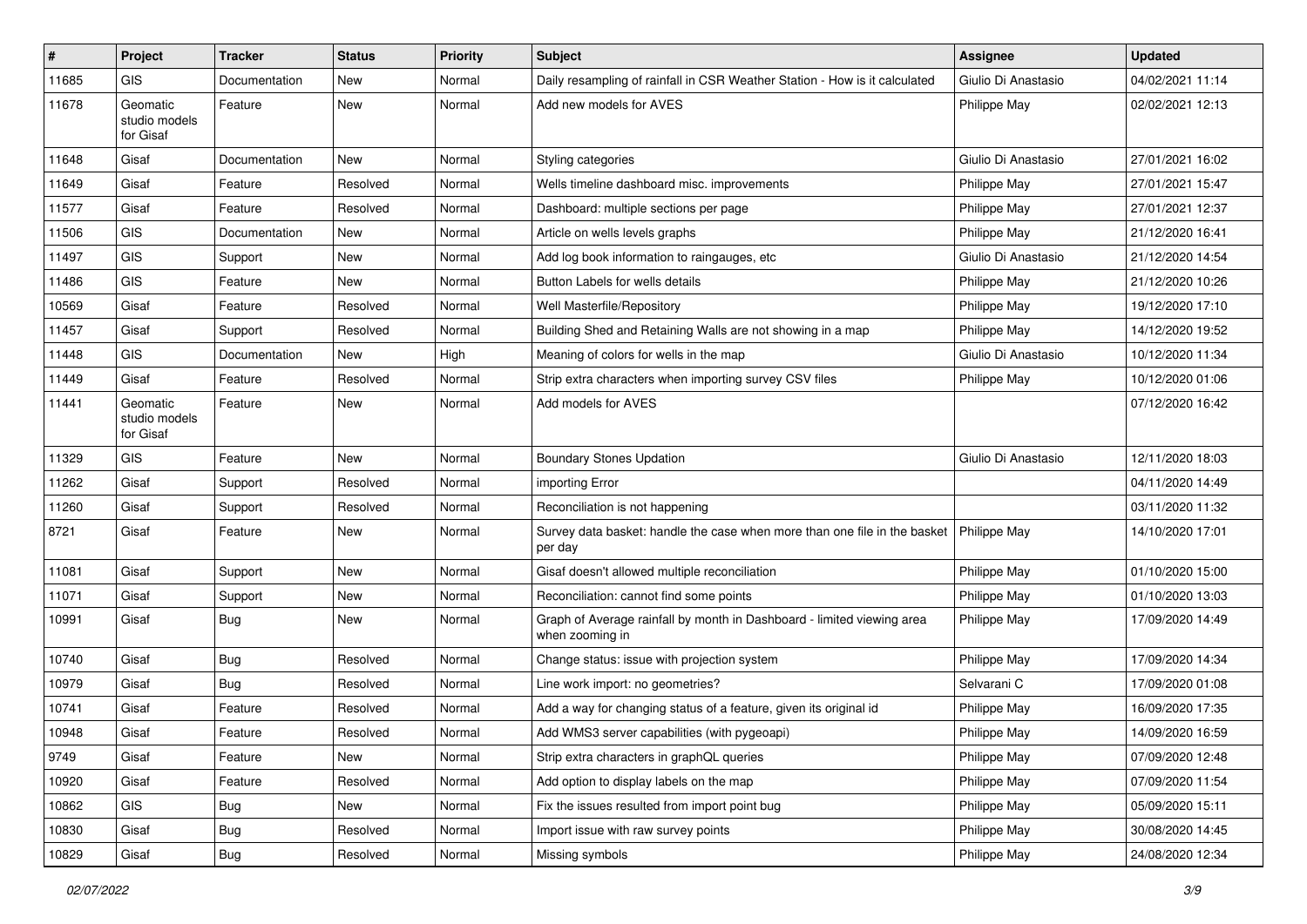| #     | Project    | <b>Tracker</b> | <b>Status</b> | <b>Priority</b> | Subject                                                                                                      | <b>Assignee</b>     | <b>Updated</b>   |
|-------|------------|----------------|---------------|-----------------|--------------------------------------------------------------------------------------------------------------|---------------------|------------------|
| 10819 | Gisaf      | Bug            | Resolved      | Normal          | Evergreen well: popup showing "null" instead of location, status, type                                       | Philippe May        | 23/08/2020 23:44 |
| 10732 | Gisaf      | Bug            | Resolved      | Normal          | Wind Speed unit                                                                                              | Philippe May        | 04/08/2020 16:52 |
| 10733 | <b>GIS</b> | Documentation  | New           | Normal          | Tags retained when the same geometry is replaced                                                             |                     | 04/08/2020 16:16 |
| 10728 | Gisaf      | <b>Bug</b>     | Resolved      | Normal          | Cannot download CSV for values                                                                               | Philippe May        | 03/08/2020 15:49 |
| 10323 | GIS        | Bug            | Resolved      | Normal          | Survey points from Eric Chacra: misc issues                                                                  | Philippe May        | 03/08/2020 13:11 |
| 10693 | <b>GIS</b> | Support        | Resolved      | Normal          | Wrong geometry type for category R54                                                                         | Philippe May        | 30/07/2020 12:00 |
| 9552  | Gisaf      | Documentation  | Resolved      | Normal          | Weekly resampling - Starts on mondays                                                                        | Philippe May        | 25/07/2020 17:12 |
| 10182 | Gisaf      | Feature        | Resolved      | Normal          | Function to change status of surveyed features                                                               | Philippe May        | 15/07/2020 15:10 |
| 10536 | Gisaf      | Feature        | Resolved      | Normal          | Migrate PlottableModel.Actions.download csv value to plugins                                                 | Philippe May        | 15/07/2020 15:07 |
| 10539 | Gisaf      | Bug            | Resolved      | Normal          | New basket admin: the metadata (surveyor, etc) aren't populated from raw<br>points when importing shapefiles | Philippe May        | 15/07/2020 15:02 |
| 10439 | Gisaf      | <b>Bug</b>     | Resolved      | Normal          | Reconciliation: use categories instead of layers                                                             | Philippe May        | 27/06/2020 05:21 |
| 10213 | Gisaf      | <b>Bug</b>     | Resolved      | Normal          | Point showing in the reconciliation pop-up but error while reconciling                                       | Philippe May        | 26/06/2020 14:37 |
| 10400 | Gisaf      | <b>Bug</b>     | Resolved      | Normal          | Map search: works only once                                                                                  | Philippe May        | 24/06/2020 12:05 |
| 10407 | Gisaf      | Bug            | Resolved      | Normal          | Live layer DXF export: missing reprojection                                                                  | Philippe May        | 23/06/2020 04:24 |
| 10364 | Gisaf      | Support        | New           | Normal          | Reconcile the reconciliations                                                                                | Philippe May        | 17/06/2020 17:27 |
| 10360 | Gisaf      | <b>Bug</b>     | Resolved      | Normal          | Cannot import survey: accuracy issue                                                                         | Philippe May        | 17/06/2020 01:29 |
| 10344 | Gisaf      | Bug            | New           | Normal          | Error: No accuracy defined for surveyor Eric Chacra - Baraka and<br>equipment {file.equipment}               | Giulio Di Anastasio | 16/06/2020 04:27 |
| 10337 | Gisaf      | <b>Bug</b>     | Resolved      | Normal          | Custom layers with a "status" column not displayed on the map                                                | Philippe May        | 13/06/2020 17:36 |
| 10331 | Gisaf      | Feature        | Resolved      | Normal          | Reconciliation: sort layer by alphabetical order                                                             | Philippe May        | 12/06/2020 17:45 |
| 10322 | <b>GIS</b> | Support        | New           | Normal          | Resume the basket imports, and review of the new admin baskets                                               | Giulio Di Anastasio | 11/06/2020 17:17 |
| 10289 | Gisaf      | <b>Bug</b>     | Resolved      | Normal          | New basket: cannot import raingauge Excel sheet                                                              | Philippe May        | 11/06/2020 12:17 |
| 10306 | Gisaf      | <b>Bug</b>     | Resolved      | Normal          | Logout not working                                                                                           | Philippe May        | 11/06/2020 12:13 |
| 10152 | Gisaf      | Feature        | Resolved      | Normal          | wells list in Measures Tab with only wells having measures                                                   | Philippe May        | 10/06/2020 15:05 |
| 10149 | Gisaf      | Bug            | Resolved      | Normal          | Import basket: fix authorization auto import                                                                 | Philippe May        | 09/06/2020 23:09 |
| 10228 | Gisaf      | Bug            | New           | Normal          | Telephone box: geopackage error while downloading, geometry wrong in<br>shape file                           | Giulio Di Anastasio | 28/05/2020 18:09 |
| 10214 | Gisaf      | Support        | New           | Normal          | Multiple Reconciliations                                                                                     | Philippe May        | 27/05/2020 16:12 |
| 10180 | Gisaf      | Bug            | Resolved      | Normal          | Error importing Johan's shapefile                                                                            | Philippe May        | 27/05/2020 15:34 |
| 10196 | GIS        | Documentation  | New           | Normal          | Reconciliation of points in tables not at raw level. (Polygon, Line)                                         | Giulio Di Anastasio | 26/05/2020 14:37 |
| 10170 | <b>GIS</b> | Bug            | New           | Normal          | Fix logout                                                                                                   |                     | 23/05/2020 16:48 |
| 10153 | GIS        | Support        | Resolved      | Normal          | Postgis access for Selvarani in QGis                                                                         | Philippe May        | 23/05/2020 12:05 |
| 10151 | GIS        | Feature        | Resolved      | Normal          | PG ADMIN installation on server                                                                              | Philippe May        | 23/05/2020 12:04 |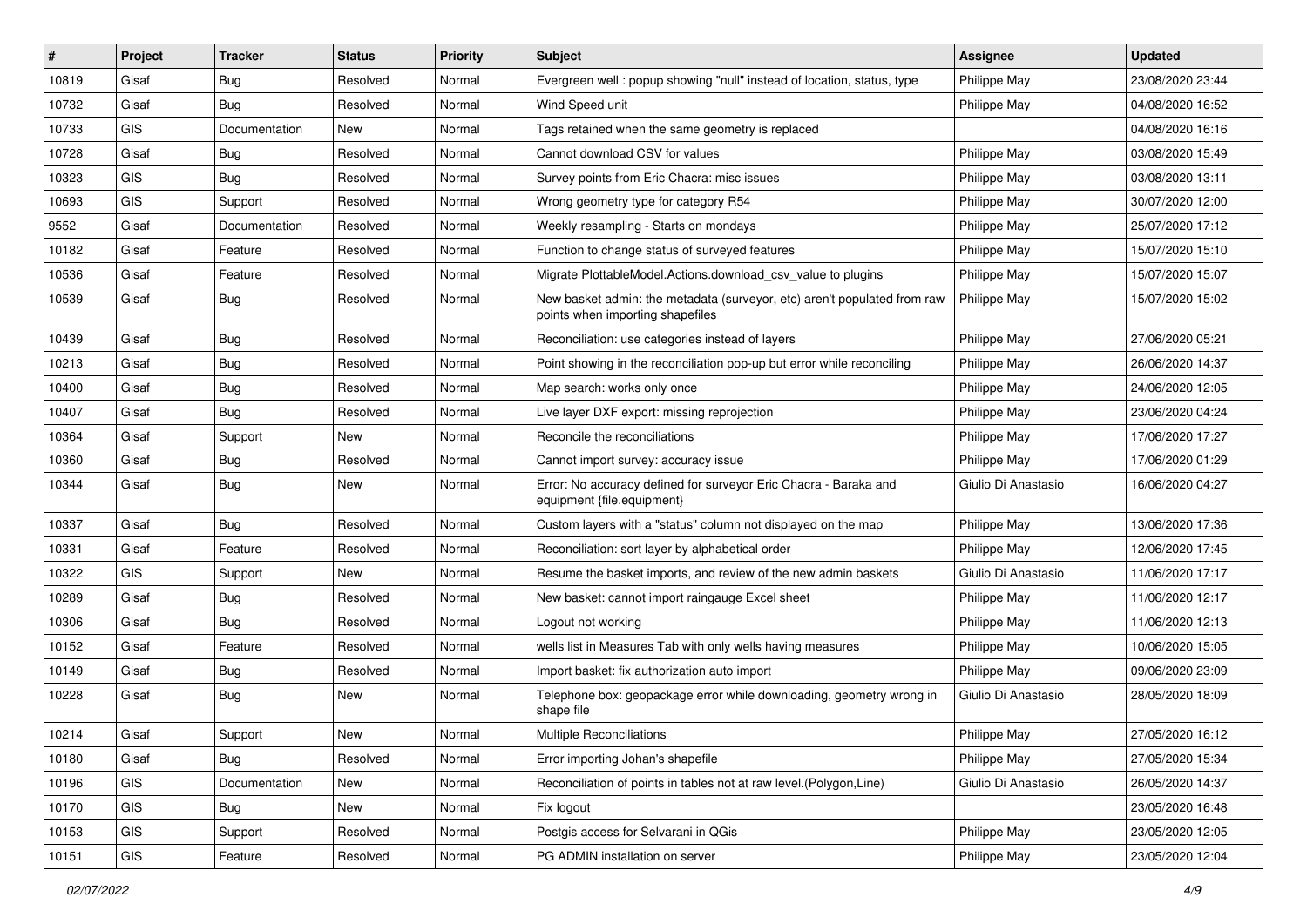| #     | Project    | <b>Tracker</b> | <b>Status</b> | <b>Priority</b> | Subject                                                                                               | Assignee               | <b>Updated</b>   |
|-------|------------|----------------|---------------|-----------------|-------------------------------------------------------------------------------------------------------|------------------------|------------------|
| 10125 | Gisaf      | <b>Bug</b>     | Resolved      | Normal          | Feature with Status other than existing, not showing in the map (example:<br>future building outline) | <b>Philippe May</b>    | 20/05/2020 04:05 |
| 10014 | Gisaf      | Feature        | Resolved      | Normal          | Interity checks                                                                                       | Philippe May           | 19/05/2020 19:23 |
| 10140 | Gisaf      | Bug            | New           | Normal          | Admin: sort out manager role                                                                          | Philippe May           | 19/05/2020 19:22 |
| 10123 | Gisaf      | Bug            | Resolved      | Normal          | Basket Upload: store not saved                                                                        | Philippe May           | 19/05/2020 17:36 |
| 10122 | Gisaf      | <b>Bug</b>     | Resolved      | Normal          | Reconciliation: missing categories                                                                    | Philippe May           | 19/05/2020 02:53 |
| 9944  | Gisaf      | Feature        | Resolved      | Normal          | Admin: manage categories                                                                              | Philippe May           | 10/04/2020 12:06 |
| 9789  | Gisaf      | Feature        | New           | Normal          | Login: put in a dialog                                                                                | Philippe May           | 28/02/2020 04:28 |
| 9736  | <b>GIS</b> | Support        | New           | High            | Enter correct day and time of the measurements of the wells                                           | Bala Ramachandran      | 18/02/2020 17:23 |
| 9735  | <b>GIS</b> | Documentation  | New           | Normal          | Disciplane farm well: wrong depth                                                                     | Bala Ramachandran      | 18/02/2020 17:15 |
| 9602  | Gisaf      | <b>Bug</b>     | Resolved      | Normal          | Map: ability to cancel download                                                                       | Philippe May           | 20/01/2020 18:32 |
| 9603  | Gisaf      | Bug            | New           | Normal          | Map: clean memory after removing layer                                                                | Philippe May           | 20/01/2020 13:05 |
| 9592  | Gisaf      | Support        | Resolved      | Urgent          | Follow up migration                                                                                   | Philippe May           | 19/01/2020 13:42 |
| 9563  | Gisaf      | Feature        | Resolved      | Normal          | Live layers: add option to link to a map feature                                                      | Philippe May           | 12/01/2020 22:22 |
| 6907  | Gisaf      | Support        | New           | Low             | Study alternative for TileServer                                                                      | Philippe May           | 11/01/2020 11:45 |
| 9220  | <b>GIS</b> | Feature        | Resolved      | High            | Setting the daily resampling of weather data starting from 8.30 am                                    | Philippe May           | 08/01/2020 17:57 |
| 9465  | Gisaf      | <b>Bug</b>     | Resolved      | Normal          | Export plots to PNG missing axis labels                                                               | Philippe May           | 08/01/2020 11:35 |
| 9466  | Gisaf      | Support        | Resolved      | Normal          | Rename "altitude" to "elevation"                                                                      | Philippe May           | 08/01/2020 11:27 |
| 9483  | Gisaf      | Support        | New           | Normal          | Performance: writing gpkg is slower than shapefiles                                                   | Philippe May           | 08/01/2020 11:15 |
| 9534  | Gisaf      | Feature        | Resolved      | Normal          | GeoJson store: systematically use geodataframes                                                       | Philippe May           | 07/01/2020 16:51 |
| 9538  | Gisaf      | Feature        | New           | Normal          | Download shapefile of raw survey points facility - TO BE REMOVED?                                     | Philippe May           | 07/01/2020 14:35 |
| 9509  | Gisaf      | Feature        | Resolved      | Normal          | Update angular-plotly to 1.5.0                                                                        | Philippe May           | 04/01/2020 12:05 |
| 9517  | Gisaf      | Feature        | Resolved      | Normal          | Tags: add location                                                                                    | Philippe May           | 03/01/2020 11:54 |
| 9516  | Gisaf      | Feature        | Resolved      | Normal          | Map: add option to grab link to the selected feature                                                  | Philippe May           | 02/01/2020 15:42 |
| 9519  | Gisaf      | <b>Bug</b>     | Resolved      | Normal          | Map info: fix icons                                                                                   | Philippe May           | 02/01/2020 13:11 |
| 9510  | Gisaf      | Feature        | Resolved      | Normal          | Automatically resample to daily when there's too much data                                            | Philippe May           | 01/01/2020 14:12 |
| 9493  | Gisaf      | <b>Bug</b>     | Resolved      | Normal          | Plotly png download resize frame                                                                      | Philippe May           | 26/12/2019 16:37 |
| 9468  | Gisaf      | Bug            | Feedback      | Normal          | "Find my Location" button on map returns strange result !!                                            | <b>Richard Presley</b> | 20/12/2019 19:36 |
| 9127  | <b>GIS</b> | Task           | Resolved      | Normal          | Cross check                                                                                           | Bala Ramachandran      | 20/11/2019 12:32 |
| 9292  | GIS        | Support        | Resolved      | Normal          | Server upgrade to buster                                                                              | Philippe May           | 13/11/2019 12:29 |
| 9119  | <b>GIS</b> | Task           | Resolved      | Normal          | Individual/community well data                                                                        | Meera Natarajan        | 23/10/2019 11:16 |
| 9141  | GIS        | Documentation  | New           | Normal          | AWS water supply data                                                                                 |                        | 16/10/2019 12:52 |
| 9036  | Gisaf      | <b>Bug</b>     | Resolved      | Normal          | Fix login indicator                                                                                   | Philippe May           | 03/10/2019 15:15 |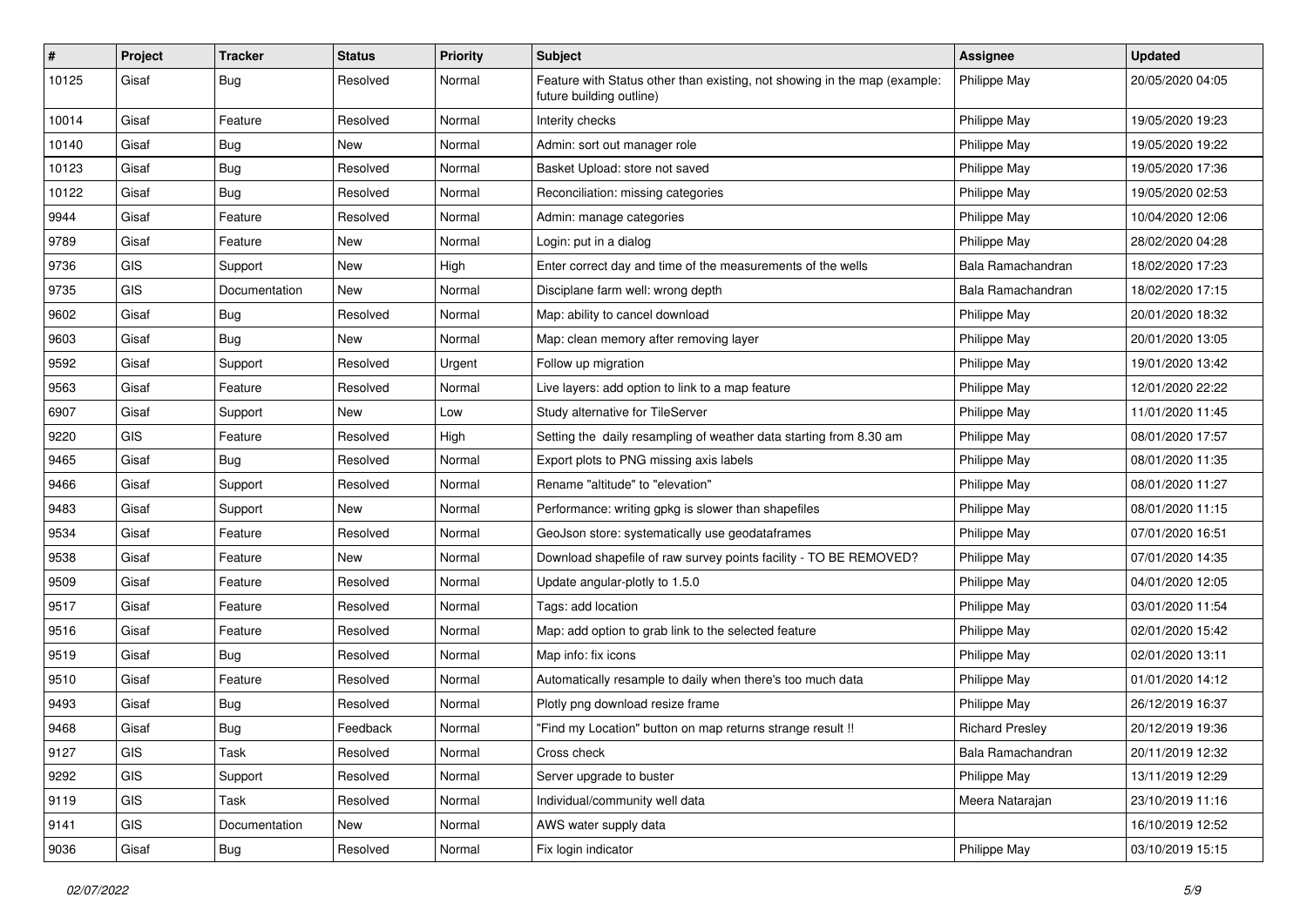| #    | Project                                | <b>Tracker</b> | <b>Status</b> | <b>Priority</b> | <b>Subject</b>                                                                                                       | <b>Assignee</b>         | <b>Updated</b>   |
|------|----------------------------------------|----------------|---------------|-----------------|----------------------------------------------------------------------------------------------------------------------|-------------------------|------------------|
| 7584 | Gisaf                                  | Bug            | In Progress   | Normal          | Error with large integers (graphgl)                                                                                  | Philippe May            | 20/09/2019 10:52 |
| 8787 | <b>GIS</b>                             | Support        | <b>New</b>    | Normal          | In Wastless P49 points are in text, we can't able to upload in gsaf                                                  | Giulio Di Anastasio     | 13/08/2019 17:10 |
| 8762 | <b>GIS</b>                             | Documentation  | <b>New</b>    | Normal          | Calculation of Run-off volume and Vegetation classification                                                          |                         | 05/08/2019 17:07 |
| 8763 | <b>GIS</b>                             | <b>Bug</b>     | <b>New</b>    | Normal          | Calculation of Run-off volume and Vegetation classification                                                          |                         | 05/08/2019 11:16 |
| 8756 | Gisaf                                  | <b>Bug</b>     | Resolved      | Normal          | Map: handle errors when layers (eg, in base maps) don't actually exist                                               | Philippe May            | 02/08/2019 16:40 |
| 8746 | <b>GIS</b>                             | Task           | <b>New</b>    | Normal          | Updating and Standardizing Symbology and Color for features in the AV<br>Geomatics Portal.                           | Debojyoti Mallick       | 02/08/2019 16:08 |
| 8669 | Gisaf                                  | Feature        | Resolved      | Normal          | Groups of map layers                                                                                                 | Philippe May            | 26/07/2019 10:51 |
| 8630 | Gisaf                                  | Feature        | Resolved      | Normal          | Map: add option for filter with status                                                                               | Philippe May            | 10/07/2019 16:49 |
| 8504 | <b>GIS</b>                             | Support        | Resolved      | Normal          | Clean data from the weather station                                                                                  | Philippe May            | 04/07/2019 17:05 |
| 8567 | <b>GIS</b>                             | Task           | New           | Normal          | Delaunay 2D and 3D triangulation using catchment points and their<br>elevations                                      | Debojyoti Mallick       | 03/07/2019 11:44 |
| 8486 | <b>GIS</b>                             | Task           | In Progress   | Normal          | Understanding how to generate a DSM (Digital Surface Model) or DEM<br>(Digital Elevation Model) using Survey Points. | Debojyoti Mallick       | 03/07/2019 11:44 |
| 8384 | <b>GIS</b>                             | Task           | Feedback      | Normal          | Applying Topology Rules to Basins using QGIS 3.6.*                                                                   | Debojyoti Mallick       | 12/06/2019 16:43 |
| 8450 | <b>GIS</b>                             | Support        | Resolved      | Normal          | Unable to Load Jupyter Lab                                                                                           | Philippe May            | 10/06/2019 15:52 |
| 8380 | <b>GIS</b>                             | Task           | Feedback      | Normal          | Understanding Terrain Datasets for vector modelling of DTM using ArcGIS<br>concepts                                  | Debojyoti Mallick       | 07/06/2019 10:20 |
| 8299 | <b>GIS</b>                             | Task           | Resolved      | High            | Understanding The Things Network Fair Access Policy and Gateway<br>Limitations                                       | Debojyoti Mallick       | 27/05/2019 10:28 |
| 8096 | Geomatic<br>studio models<br>for Gisaf | Task           | Resolved      | Normal          | Creating a Gkpg/shp for elevation points in Basins with category as an<br>attribute                                  | Philippe May            | 24/05/2019 16:57 |
| 8287 | <b>GIS</b>                             | Task           | Resolved      | Normal          | additional information to the template                                                                               | Meera Natarajan         | 24/05/2019 16:31 |
| 8303 | <b>GIS</b>                             | Task           | New           | High            | Health check up residential zone (Priority 1 list)                                                                   | Meera Natarajan         | 14/05/2019 11:29 |
| 8060 | <b>GIS</b>                             | Feature        | Resolved      | Normal          | Compilation of data on wells including elevation and CF (correction Factor)                                          | Debojyoti Mallick       | 13/05/2019 15:56 |
| 7853 | <b>GIS</b>                             | Support        | <b>New</b>    | Normal          | Install OpenDroneMap and WebODM                                                                                      | Philippe May            | 09/05/2019 15:57 |
| 8262 | <b>GIS</b>                             | Feature        | <b>New</b>    | Normal          | Change points into MISTAKES for updated cycle path and MM fence                                                      | Pushparaj Muthukrishnan | 09/05/2019 14:59 |
| 8246 | <b>GIS</b>                             | Support        | Resolved      | Normal          | Server down?                                                                                                         | Philippe May            | 06/05/2019 15:45 |
| 8231 | Gisaf                                  | Bug            | Resolved      | Normal          | Fix status in table definition of new categories                                                                     | Philippe May            | 03/05/2019 17:26 |
| 7548 | <b>GIS</b>                             | Task           | Resolved      | Normal          | To finish the Kalpana line work and Shape file and include the D, E Cad<br>and shape file to master file             | Pushparaj Muthukrishnan | 03/05/2019 11:38 |
| 7778 | <b>GIS</b>                             | Task           | Resolved      | Normal          | To fines the survey work in Sukhavati Community by 09/03/2019                                                        | Pushparaj Muthukrishnan | 03/05/2019 11:37 |
| 7786 | <b>GIS</b>                             | Task           | Resolved      | Low             | To take a photo of Boundary Stone and position                                                                       | Pushparaj Muthukrishnan | 03/05/2019 11:36 |
| 7814 | <b>GIS</b>                             | Task           | Resolved      | Normal          | RTK coordinates of Drone targets                                                                                     | Pushparaj Muthukrishnan | 03/05/2019 11:35 |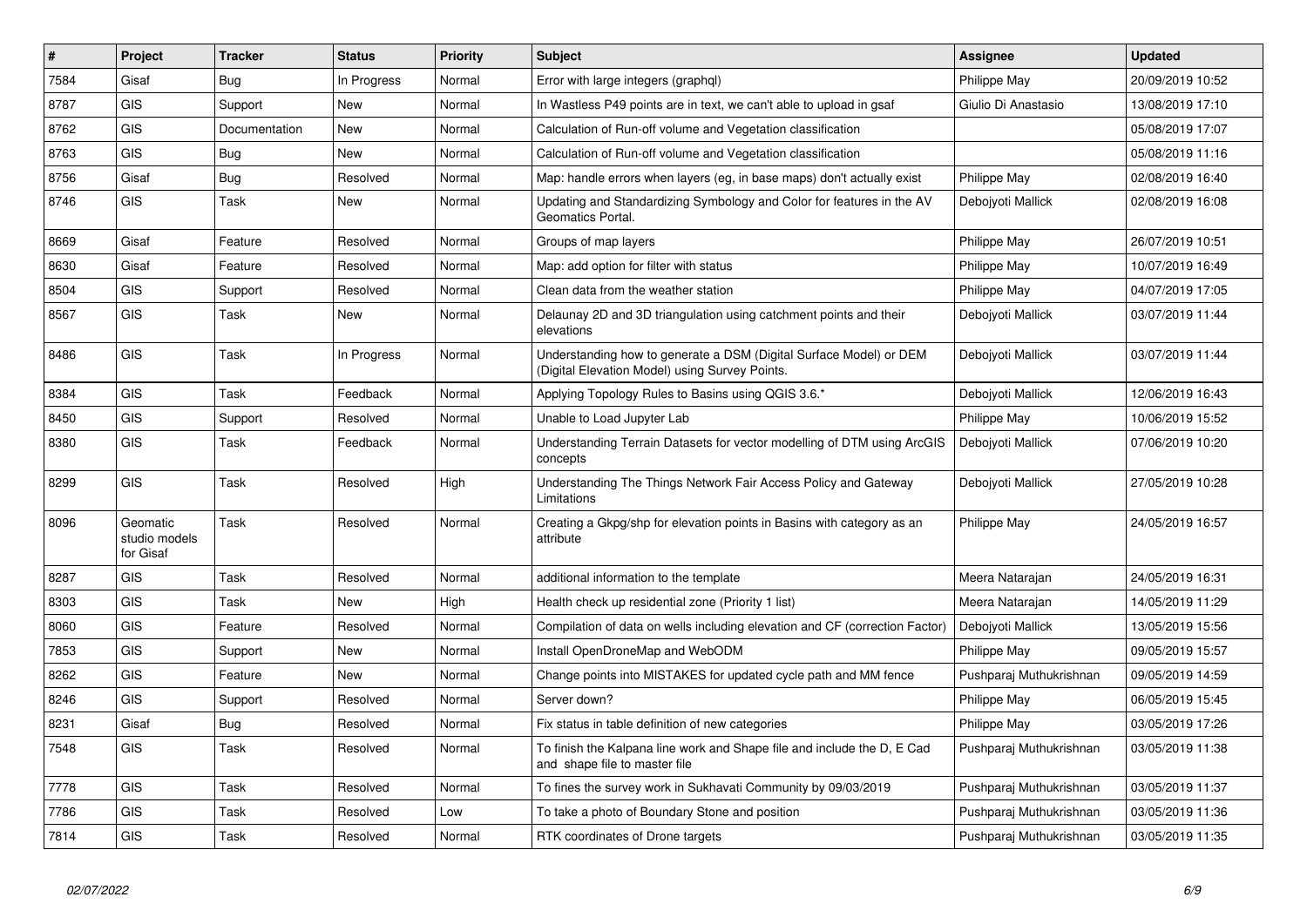| #    | Project                                | <b>Tracker</b> | <b>Status</b> | <b>Priority</b> | Subject                                                                                          | <b>Assignee</b>         | <b>Updated</b>   |
|------|----------------------------------------|----------------|---------------|-----------------|--------------------------------------------------------------------------------------------------|-------------------------|------------------|
| 8016 | GIS                                    | Task           | New           | Normal          | Handling Exception in Python Scripts, Logging and Creating and<br>Publishing to a Git Repository | Debojyoti Mallick       | 03/05/2019 11:14 |
| 8070 | GIS                                    | Documentation  | <b>New</b>    | Normal          | TIN based watershed models                                                                       |                         | 10/04/2019 15:31 |
| 7957 | GIS                                    | <b>Bug</b>     | Feedback      | High            | Export polygon shapefiles do not show "holes"                                                    | Philippe May            | 04/04/2019 16:14 |
| 7984 | GIS                                    | Task           | Resolved      | Normal          | Understanding The Things Network and embedding it with Jupyter for Well<br>Data                  | Debojyoti Mallick       | 29/03/2019 16:04 |
| 7818 | GIS                                    | Task           | Resolved      | Normal          | Studying OGC services with Publish / Subscription for Open source forum.                         | Debojyoti Mallick       | 29/03/2019 10:37 |
| 7937 | GIS                                    | <b>Bug</b>     | Resolved      | Normal          | Retention wall is not properly display in GIS,                                                   | Pushparaj Muthukrishnan | 23/03/2019 15:52 |
| 7784 | GIS                                    | Task           | Resolved      | Immediate       | In Invocation Unpaved road is missing in gisaf                                                   | Pushparaj Muthukrishnan | 23/03/2019 10:32 |
| 7839 | GIS                                    | Task           | Resolved      | Normal          | Bush vs Bush Area - mismatch                                                                     | Pushparaj Muthukrishnan | 23/03/2019 10:30 |
| 7935 | Geomatic<br>studio models<br>for Gisaf | <b>Task</b>    | Resolved      | Normal          | Template components in order                                                                     | Philippe May            | 20/03/2019 15:18 |
| 7709 | Geomatic<br>studio models<br>for Gisaf | Feature        | Resolved      | Normal          | Waste water treatment plant improvements                                                         | Philippe May            | 19/03/2019 23:58 |
| 7936 | Geomatic<br>studio models<br>for Gisaf | <b>Task</b>    | Resolved      | Normal          | Add the wastewater type to the origin                                                            | Philippe May            | 19/03/2019 23:56 |
| 7836 | GIS                                    | <b>Task</b>    | New           | Normal          | Bobby well missing                                                                               | Pavneet Kaur            | 15/03/2019 15:04 |
| 7817 | GIS                                    | Feature        | New           | Normal          | Updating dates for 66 records in the Benches attribute table.                                    | Pavneet Kaur            | 15/03/2019 15:03 |
| 7608 | GIS                                    | Task           | New           | Low             | creating a structure for tags                                                                    | Pavneet Kaur            | 15/03/2019 14:58 |
| 7724 | GIS                                    | Task           | <b>New</b>    | Normal          | Publish CZ and IDZ- Water Project> on Gisaf                                                      | Pavneet Kaur            | 15/03/2019 14:55 |
| 7913 | GIS                                    | <b>Task</b>    | New           | High            | Editing to be done in GISAF                                                                      | Pavneet Kaur            | 15/03/2019 14:42 |
| 7795 | GIS                                    | Support        | New           | Normal          | Open SOurce software tutorials on water management from youtube -<br>Hatari Labs                 | Pavneet Kaur            | 12/03/2019 16:33 |
| 6538 | Gisaf                                  | Bug            | New           | Normal          | Well level: improve the form and input processing (dry checkbox)                                 | Philippe May            | 12/03/2019 11:09 |
| 3472 | Gisaf                                  | Feature        | Resolved      | Normal          | Weather station graphs: choice of parameters                                                     | Philippe May            | 10/03/2019 14:52 |
| 7723 | GIS                                    | <b>Task</b>    | Resolved      | Normal          | comparison pH and TDS meter                                                                      | Meera Natarajan         | 09/03/2019 11:18 |
| 7858 | <b>GIS</b>                             | Task           | New           | Normal          | Harvest data of wells to be entered in Gisaf                                                     | Pavneet Kaur            | 08/03/2019 16:07 |
| 7857 | GIS                                    | Task           | New           | Normal          | Add new wells in gisaf                                                                           | Pavneet Kaur            | 08/03/2019 16:06 |
| 6099 | Gisaf                                  | Feature        | <b>New</b>    | Low             | Sanic/Gino admin                                                                                 | Philippe May            | 07/03/2019 16:24 |
| 6090 | Gisaf                                  | <b>Bug</b>     | New           | Low             | Polygon rendering issue                                                                          | Philippe May            | 07/03/2019 16:24 |
| 7527 | Gisaf                                  | Feature        | Resolved      | Normal          | Give an option to resample data for graphs (eg. rain gauge)                                      | Philippe May            | 07/03/2019 16:24 |
| 7835 | GIS                                    | Documentation  | Resolved      | Normal          | Adding and Using ESRI and other basemaps in QGIS.                                                | Debojyoti Mallick       | 06/03/2019 13:01 |
| 5618 | Gisaf                                  | Feature        | Resolved      | Low             | Export layers as DXF                                                                             | Philippe May            | 05/03/2019 12:42 |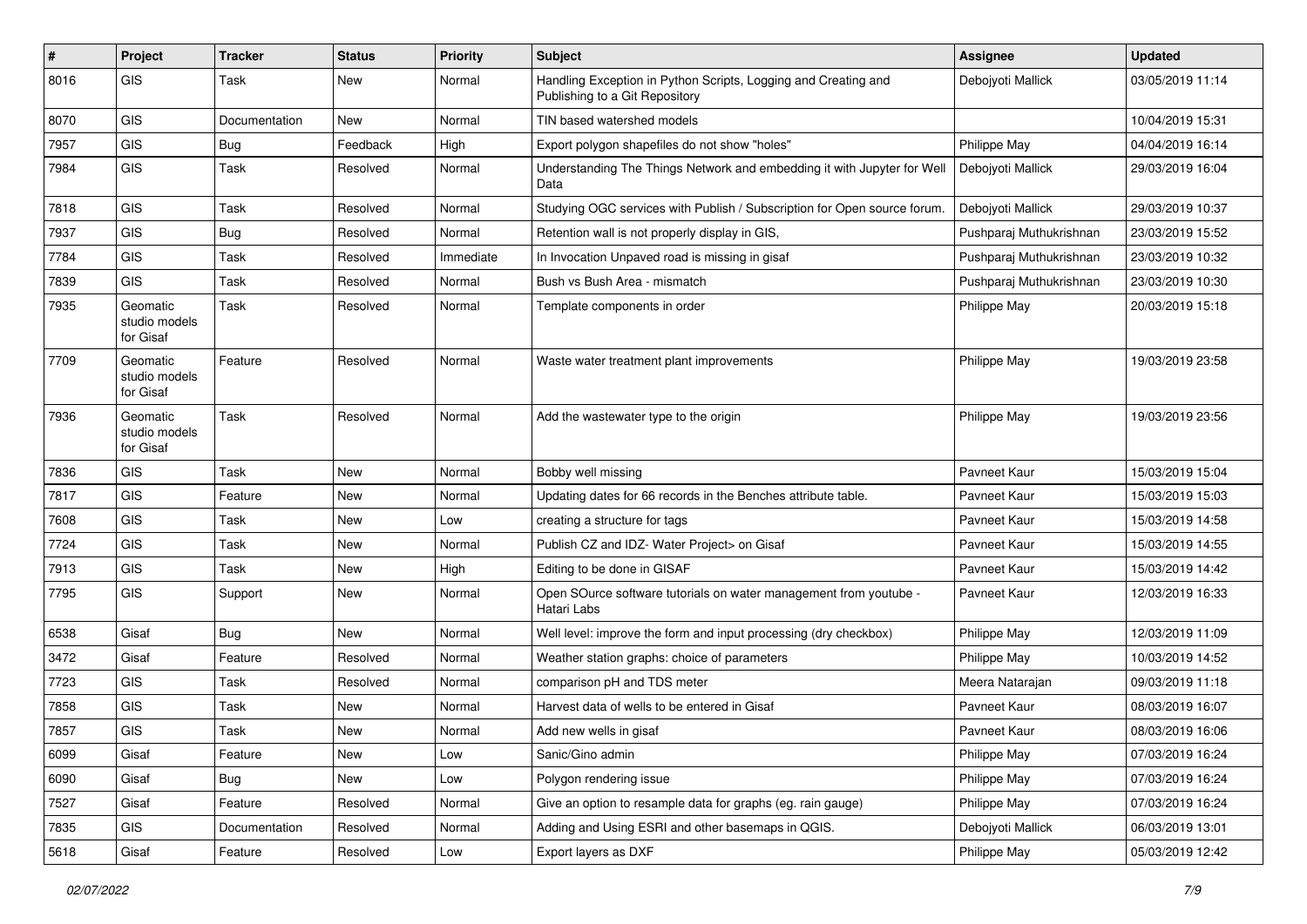| $\vert$ # | Project                                | <b>Tracker</b> | <b>Status</b> | <b>Priority</b> | Subject                                                                          | <b>Assignee</b>         | <b>Updated</b>   |
|-----------|----------------------------------------|----------------|---------------|-----------------|----------------------------------------------------------------------------------|-------------------------|------------------|
| 7813      | Gisaf                                  | Documentation  | Resolved      | Normal          | Including credits for ESRI basemap (Sat, Highways, Labels)                       | Philippe May            | 05/03/2019 12:39 |
| 7746      | GIS                                    | Task           | <b>New</b>    | High            | Sacred Groves well                                                               | Bala Ramachandran       | 05/03/2019 11:32 |
| 7789      | GIS                                    | Task           | <b>New</b>    | Normal          | Cross check Johnny's well id 54 EGB007 - DEPTH is not correct in Harvest<br>data | Giulio Di Anastasio     | 27/02/2019 16:58 |
| 7722      | GIS                                    | Task           | Resolved      | Normal          | health check standardization of observation                                      | Meera Natarajan         | 27/02/2019 16:22 |
| 7574      | GIS                                    | Task           | Resolved      | Normal          | Survey in Maduca                                                                 | Pushparaj Muthukrishnan | 26/02/2019 14:42 |
| 7120      | GIS                                    | Support        | In Progress   | Normal          | High CPU usage on the server (dom0)                                              | Philippe May            | 26/02/2019 13:10 |
| 7776      | <b>GIS</b>                             | Feature        | <b>New</b>    | High            | Text on IZ CAD file                                                              | Pavneet Kaur            | 26/02/2019 12:57 |
| 7696      | Geomatic<br>studio models<br>for Gisaf | Feature        | Resolved      | Normal          | HT Cables shapefile from Johan                                                   | Philippe May            | 25/02/2019 18:54 |
| 7734      | <b>GIS</b>                             | Task           | New           | Normal          | Start surveying in Sukhavati                                                     | Ramkumar Sekar          | 25/02/2019 17:49 |
| 7725      | Geomatic<br>studio models<br>for Gisaf | Feature        | Resolved      | Normal          | Add a button for generating reports                                              | Philippe May            | 25/02/2019 13:08 |
| 7710      | Geomatic<br>studio models<br>for Gisaf | Feature        | Resolved      | Normal          | Add fields to the individual components                                          | Philippe May            | 25/02/2019 13:07 |
| 7711      | Geomatic<br>studio models<br>for Gisaf | Feature        | Resolved      | Normal          | Add fields to component types                                                    | Philippe May            | 25/02/2019 13:06 |
| 7763      | GIS                                    | Feature        | Feedback      | Normal          | Infrastructure: migrate old-admin to the same server than gisaf                  | Philippe May            | 25/02/2019 11:11 |
| 7762      | <b>GIS</b>                             | Documentation  | New           | Normal          | WEb resources for Open Drone Map                                                 | Giulio Di Anastasio     | 25/02/2019 10:34 |
| 7732      | <b>GIS</b>                             | Task           | Resolved      | Urgent          | Water level in Angad's well                                                      | Bala Ramachandran       | 23/02/2019 11:11 |
| 7721      | <b>GIS</b>                             | Task           | New           | Normal          | create template for health check-up                                              | Meera Natarajan         | 20/02/2019 11:58 |
| 7698      | GIS                                    | Task           | New           | Normal          | EC & pH meter                                                                    | Meera Natarajan         | 20/02/2019 10:01 |
| 7643      | GIS                                    | Task           | <b>New</b>    | Normal          | Health check-up in the RZ                                                        | Meera Natarajan         | 18/02/2019 09:25 |
| 7645      | GIS                                    | Documentation  | New           | Normal          | Documentation of health checks                                                   |                         | 18/02/2019 09:24 |
| 7651      | GIS                                    | Task           | New           | Normal          | Create the Proposed shapefile layers                                             | Pavneet Kaur            | 13/02/2019 15:44 |
| 7550      | GIS                                    | Task           | Resolved      | High            | meeting Gilles                                                                   | Meera Natarajan         | 13/02/2019 11:13 |
| 7578      | GIS                                    | Task           | <b>New</b>    | Normal          | Preparation regarding the meeting with gilles                                    | Dorian Nadaud           | 06/02/2019 16:08 |
| 7549      | <b>GIS</b>                             | Task           | Resolved      | Normal          | Surrender and Grace WWTP Health check                                            | Meera Natarajan         | 06/02/2019 09:57 |
| 5974      | Gisaf                                  | <b>Bug</b>     | Resolved      | Normal          | Issues in uploading readings into GISAF using interface                          | Philippe May            | 06/02/2019 09:25 |
| 7551      | GIS                                    | <b>Bug</b>     | Resolved      | Normal          | error while downloading shapefiles from gisaf                                    | Philippe May            | 06/02/2019 09:10 |
| 6070      | Gisaf                                  | Support        | New           | Normal          | A survey of 3D GIS Models                                                        | Pavneet Kaur            | 05/02/2019 12:47 |
| 7156      | GIS                                    | Support        | Resolved      | Normal          | Make server boot again                                                           | Philippe May            | 05/02/2019 11:13 |